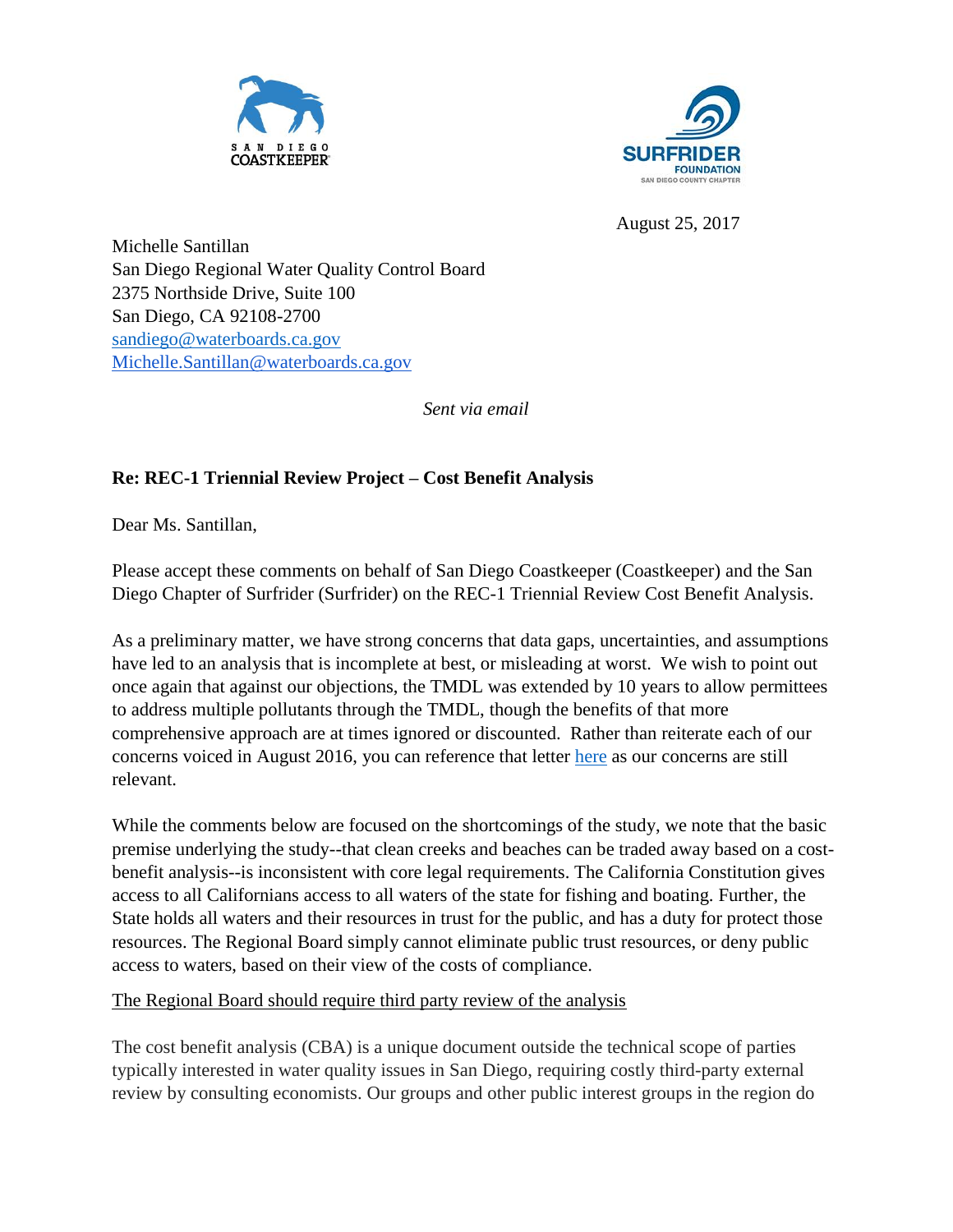not maintain the expertise or funds to adequately review this complex document within the short public review process. To ensure proper unbiased review, the Regional Board should conduct an external peer review among recognized experts from outside the region and approved by our groups and other local NGOs. Permittees continue to fail to live up to obligations under the Clean Water Act and our waters remain unsafe to swim and fish in for a substantial part of the year. As this novel analysis will almost certainly be used as a justification by permittees to undermine decades of effort aimed at reversing the degradation of our waters, an external peer review is appropriate. At a time when our federal government is moving towards eroding longstanding protections for our waterways, San Diego cannot afford to follow suit.

## Data gaps and uncertainty in data and assumptions are significant throughout the analysis, limiting the utility of this analysis in future decision-making.

While these comments are not meant to comprehensively assess all instances where data gaps, uncertainties, and assumption could impact the reliability of the analysis and/or findings, we instead point to a very few specific concerns.

Despite the short time frame given, our initial review has led us to conclude that as conducted the analysis has considerable limitations which should be recognized in any attempt to use this analysis in future attempts to weaken or change existing regulations. These limitations include uncertainties surrounding data quantity and accuracy, as well as underlying assumptions.

Among our concerns and as mentioned in our August 2016 letter, we have continuing concerns that too much emphasis was put on the results of the Surfer Health Study. While we once again acknowledge the study is an important one with respect to a particular demographic occupying a particular part of the surf zone at two beaches, we believe the subjects of the study are not representative of the typical beach-going public, even during wet weather. Besides the reasons for our concerns conveyed in that letter, we further note that Mission Bay is heavily used by children and non-surfers regularly for contact recreation. Among the studies cited to in this analysis, at least one compiled data from 13 separate cohort studies and found greater water exposure and association between water pollution and illness among children than adults. As such, we once again relay our concerns over the degree to which the Surfer Health Study was relied upon in this analysis.

The analysis as applied to freshwater appears to be based on an assumption that few people would choose to engage in contact behavior during or after rainstorms, whether by choice or due to legal constraints. It notes that "residents of and visitors to the San Diego region have minimal access to fresh bodies of water in which swimming is feasible and legal." Due to decades of poor development practices and a disregard for our freshwater bodies, the very entities regulated by the TMDL and MS4 permit have destroyed, concretized, or otherwise neglected our fresh water creeks, streams, and rivers, considering at times only flood control properties and little else. To premise current and future use opportunities on existing conditions that must be remedied, restored, and protected – as directed by the Clean Water Act – is improper. Chain link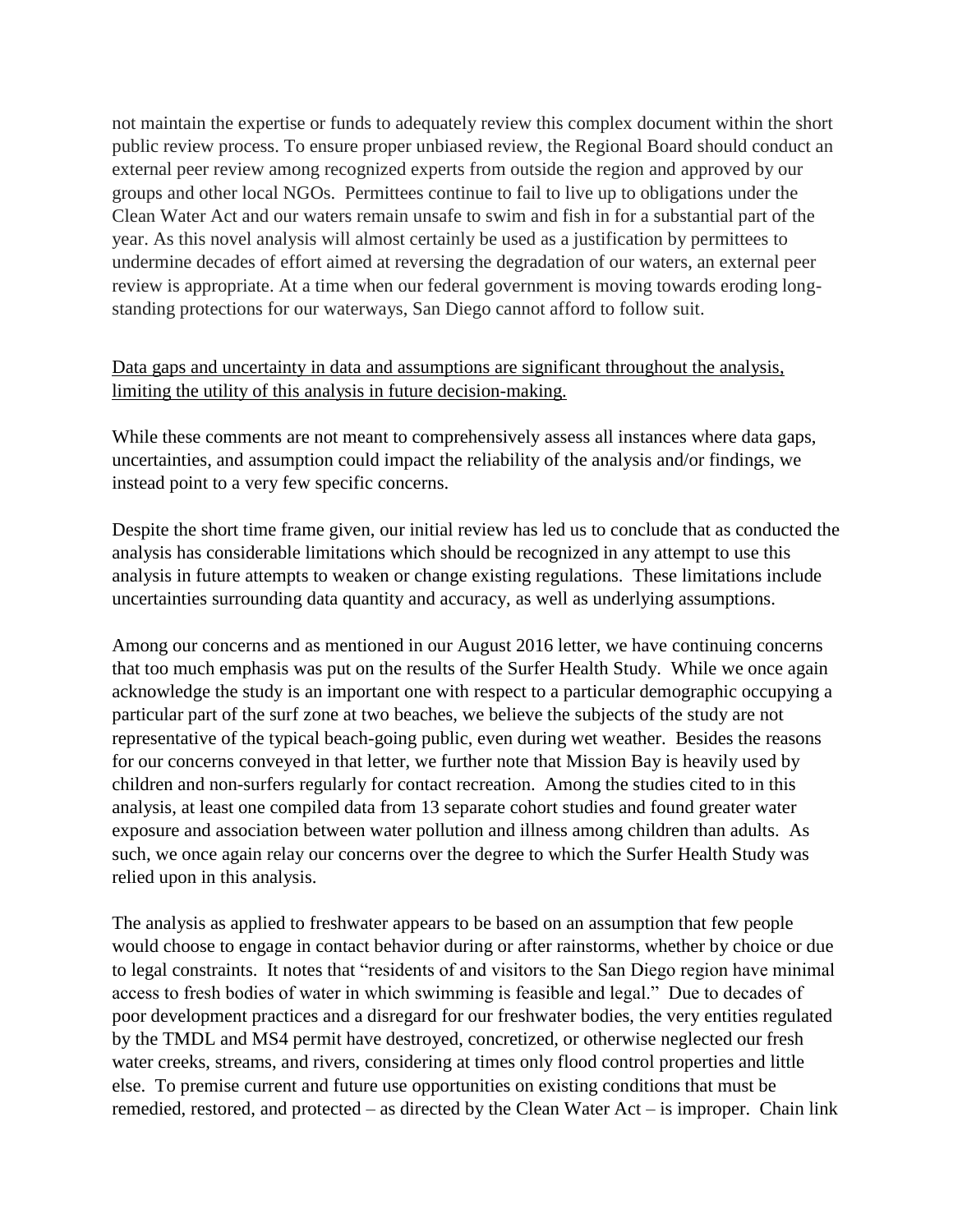fences around concretized creeks and streams must not be used as a baseline. As nearby as Los Angeles there are examples of increased use of freshwater resources when proper attention is given to restoring and protecting resources that are managed in a more natural state.

Finally, while we are hopeful that human sources of bacteria are appropriately addressed and regulated – in particular exfiltration from aging and failing wastewater infrastructure which we believe to be a major contributor to bacteria loading in the MS4 – we caution against relying too heavily on the underlying assumptions and data related to this issue in the analysis. The report upon which the human sources findings are based itself qualifies that, "the level of analysis in this report can be described as exploratory in nature… several data gaps limit the ability to draw conclusions about human-sources of bacteria…from this analysis."<sup>1</sup>

## Several findings, including net benefits findings and financial burden findings, are unsupported and should be amended

# "*Net benefits negative*" finding

Given the short time provided for review of this analysis, our below comments should not be interpreted as an attempt to account for and address in detail each area where the analysis fails to adequately consider or quantify benefits. Instead, we simply illustrate a few of the potentially significant benefits that remain unquantified in order to explain why the finding that "net benefits are negative in all scenarios", *whether quantified or not*, is improper and should be removed from a final draft of this analysis. Furthermore, we strongly believe the shortcomings related to data gaps, uncertainties, and assumptions, in addition to the inadequate consideration of benefits, requires deletion of that finding.

Unfortunately, many of the concerns we conveyed in our letter dated September 9, 2016 remain. Among those concerns was our doubt that the analysis would, "adequately capture the value of the multitude of benefits that would accompany TMDL compliance under either the existing regulations or alternative scenarios." This appears to continue to be the case as important benefits and co-benefits were qualitatively assessed rather than quantitatively, or not at all. While the analysis concludes that not all benefits could be quantified and is careful to point out that the appropriate UMB and EPA protocols for describing qualitative benefits and co-benefits were adhered to, the analysis somehow then inexplicably goes on to find that "net benefits are negative for all scenarios". This, despite the fact that not all benefits and co-benefits were quantified and the analysis itself recognizes that even with unquantified benefits, "literature strongly suggests the actions would generate an economic benefit."<sup>2</sup>

l <sup>1</sup> San Diego County and South Orange County Bacteria TMDL – Human Sources Scenario, Brown and Caldwell, page 1.

<sup>&</sup>lt;sup>2</sup> Page 85 of analysis. The analysis notes that a variety of benefits are derived from GI/LID implementation in stormwater and stream restoration scenarios, including improved birth weight, reduced ADHD, improved school performance, reduced crime, and reduced cardiovascular disease, though none of these benefits is quantified. It further qualitative recognizes, though almost in passing, that "there are likely unquantified benefits through for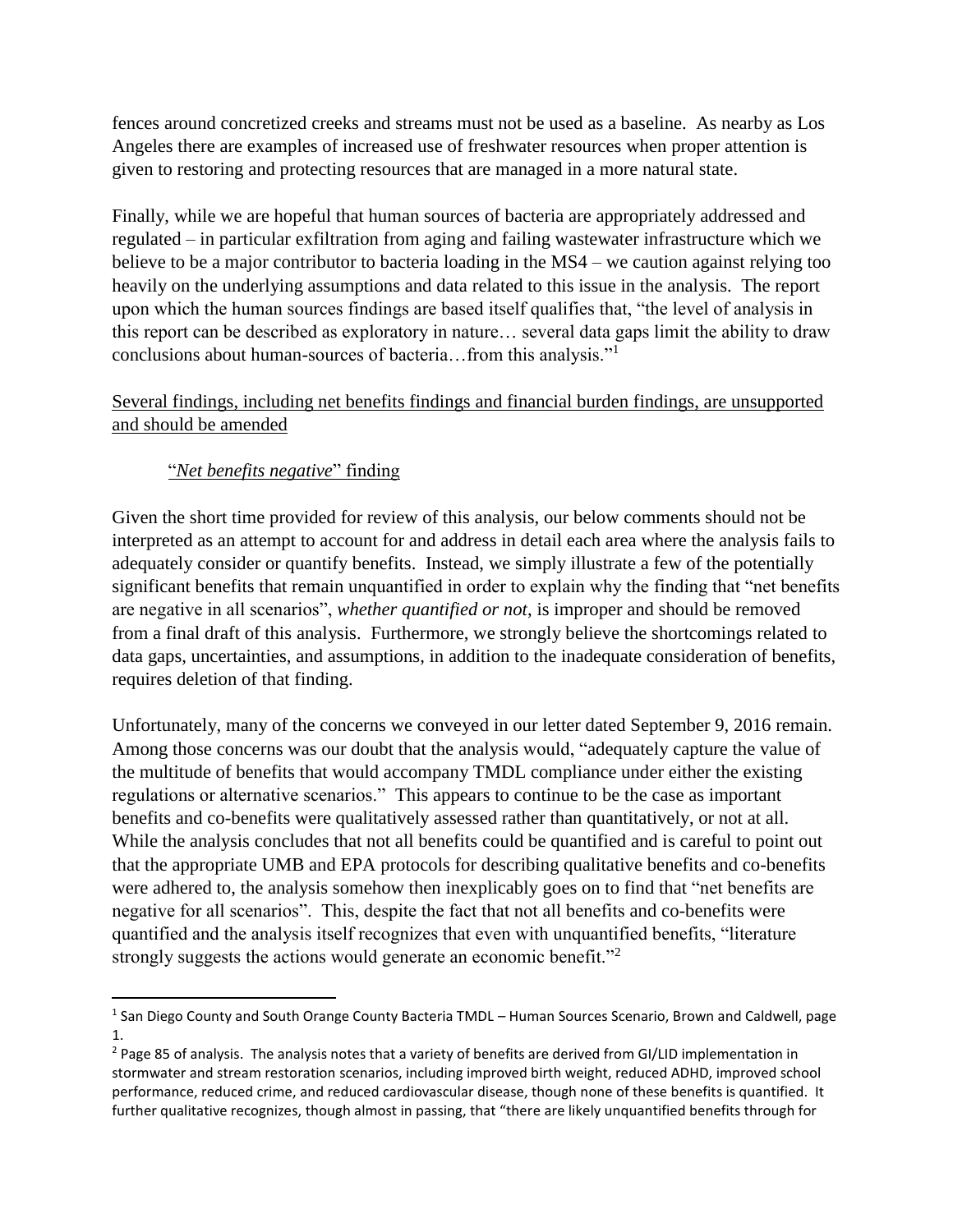The OMB Circular is careful to point out that, "when important benefits and costs cannot be expressed in monetary units, BCA is less useful, *and it can even be misleading*, because the calculation of net benefits in such cases does not provide a full evaluation of all relevant benefits and costs."<sup>3</sup> The circular goes on to state that unquantified effects, "such as ecological gains, improvements in quality of life, and aesthetic beauty<sup>4</sup>," should be included. Yet, it remains unclear how much detail and analysis went into describing and considering these additional benefits. We also note that at several points in the analysis costs may be overestimated while benefits may be underestimated. For example, the analysis notes that "it is possible the value shown overestimates the costs required to control Nitrogen and Phosphorous,<sup>5</sup>" while in evaluating increases in property values the analysis notes that literature reports value increases of 0.75 to 6.8% but the analysis applies a range only up to 3% "to be conservative."<sup>6</sup>

As it relates to benefits related to removal of additional pollutants and strategies to address comprehensive load reductions in our region, for which permittees received an additional 10 years of compliance time, the lack of data on co-benefits bolsters our call for caution and for deletion of that finding. Co-benefits of metals and some other pollution reductions are not quantitatively discussed and could potentially be significant. Toxicity, benthic community impacts, and other impairments are common throughout our region and it is expected that often times BMPs utilized to address bacteria loads will also serve to assist in reducing metals and other pollutants and improve the chemical, biological, and physical integrity of San Diego's waters.

The analysis also neglects to account for water supply and associated benefits. As noted in our August 2016 letter, a proper analysis should include the myriad benefits that accompany stormwater capture and use. Yet the analysis does not include or analyze stormwater capture as a water supply benefit in the analysis because, "it's not currently practiced." Yet our groups are aware of at least a few situations where stormwater is being captured<sup>7</sup> and used either onsite for irrigation or being considered for addition to the sanitary sewer system or groundwater recharge where it is or will be recycled into potable and/or nonpotable water. With each passing year, we expect that stormwater will increasingly be used to supplement wastewater flows for recycled water or groundwater infiltration/injection projects and on-site irrigation. Our region's municipal stormwater permit requires on-site infiltration and strongly encourages capture and use, going so far as to use the "new paradigm" of stormwater capture and use to augment water

 $\overline{a}$ 

 $6$  Page 91.

people who appreciate and visit the waterways of County of San Diego…and would experience benefits from observing or knowing that the water is clear during storms." Page 113. The analysis does not account for benefits associated with wellness and its impacts on families, mental well-being, general psychological value in knowing our waters are not polluted, and similar intangible benefits.

<sup>3</sup> OMB Circular, emphasis added.

<sup>4</sup> *Id.*

<sup>5</sup> Page 101.

 $7$  See for example, the San Juan Creek Watershed Project currently in the design phase:

http://sanjuanwatershed.com/wp-content/uploads/2016/11/Final-NOP\_San-Juan-Watershed-Project.pdf?c74010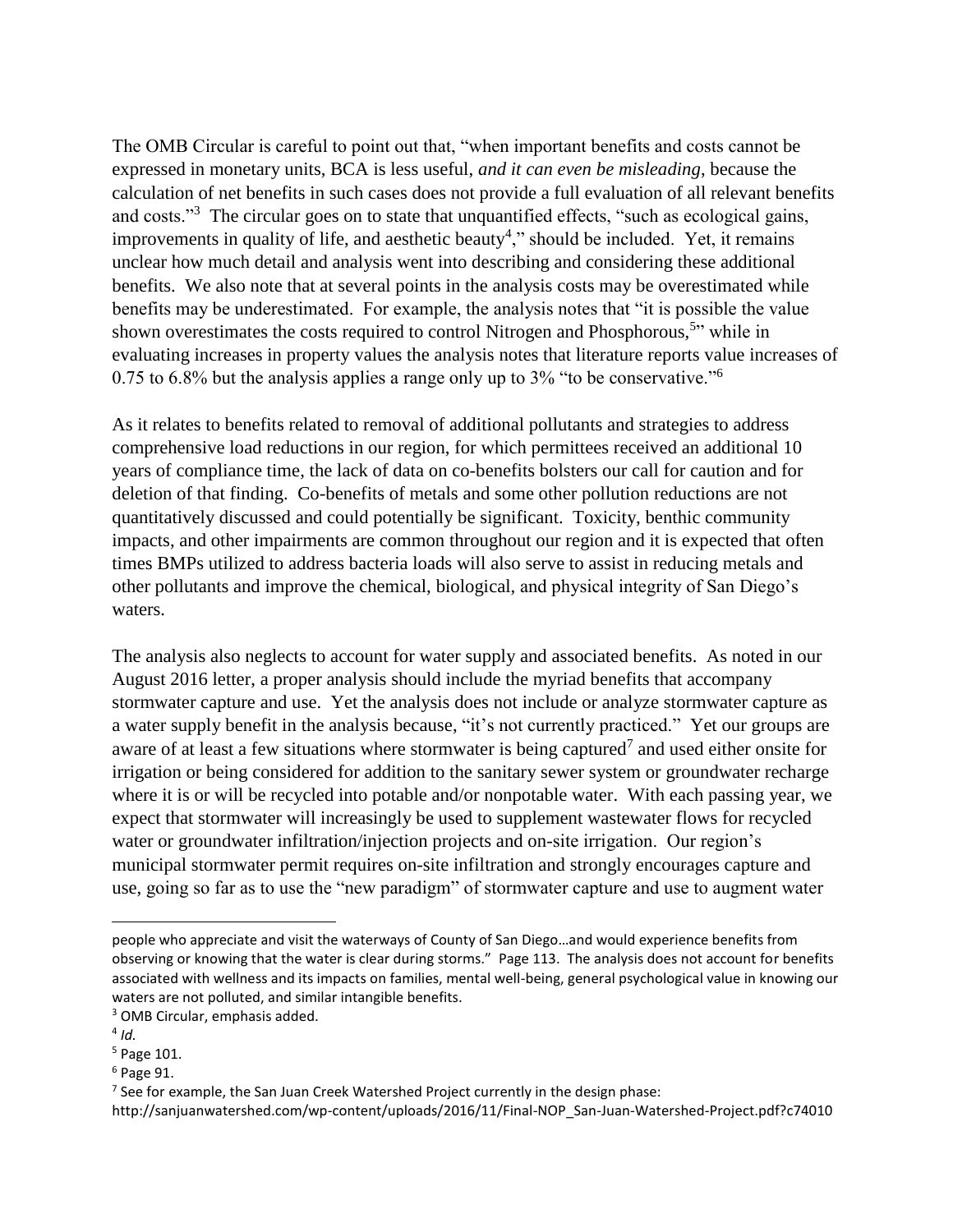supplies to justify allowance of a safe harbor from enforcement.<sup>8</sup> Stormwater capture projects, both centralized and distributed, are necessarily associated with some benefits to groundwater replenishment or environmental beneficial uses, carbon offsets through imported water reduction, and increased surface water flows. By neglecting to account for the myriad benefits that are associated with water supply and strategies that will almost certainly be implemented in the near future and beyond, the analysis fails to consider a substantial benefit to our region.

Finally, the analysis does not attempt to combine various scenarios to determine whether cost savings or benefits enhancements would result. That is, the analysis does not attempt to synthesize various approaches or elements of approaches to find the cumulative result, but instead appears to treat each as a separate and distinct approach. For instance, an integrated stormwater and human source contamination analysis was not conducted. As such, the analysis unfortunately limits its scope to artificially compartmentalized approaches when in reality a combination of programmatic, structural, and cross-departmental BMPs and infrastructure improvements are most appropriate to achieve compliance with the TMDL. In this regard, the analysis and its compartmentalized approach may significantly overstate costs and understate benefits.

Without an assessment that includes each of the benefits listed in our August 2016 letter as well as additional expected co-benefits, and especially in the absence of an economic impact analysis, **the finding that net benefits (whether quantifiable or otherwise) are negative in all scenarios should be rejected and deleted from this report**.

## "*High Financial Burden*" finding

 $\overline{\phantom{a}}$ 

Rather than reiterate our concerns stated in our August 2016 letter as they relate to the FCA, we wish to simply incorporate them by reference.

We have strong concerns that in finding a "high financial burden", the financial capability assessment looks at the totality of "residential water services", including wastewater and stormwater, as well as "additional services", though these services are not included in the TMDL. Instead, the FCA should have included those costs only related to the bacteria TMDL itself. By considering additional water service costs in the FCA, while ignoring the benefits of potential water supply and associated water service benefits in the CBA, the study appears disingenuous and biased towards a particular outcome.

Furthermore, the "burden" related to the bacteria TMDL alone is a small portion of the total water service costs in San Diego County. **As a result, the finding should be adjusted to** 

 $8$  We find it somewhat ironic that permittees have asked for  $-$  and received  $-$  exemptions from complying with clean water rules based on a more holistic and integrated approach to water management (the safe harbor), but they have spearheaded an analysis that fails to consider that holistic and integrated approach necessary to ensure our region implements an integrated approach to stormwater management and water supply augmentation. By way of example, water supply benefits to our region are not adequately considered in this analysis.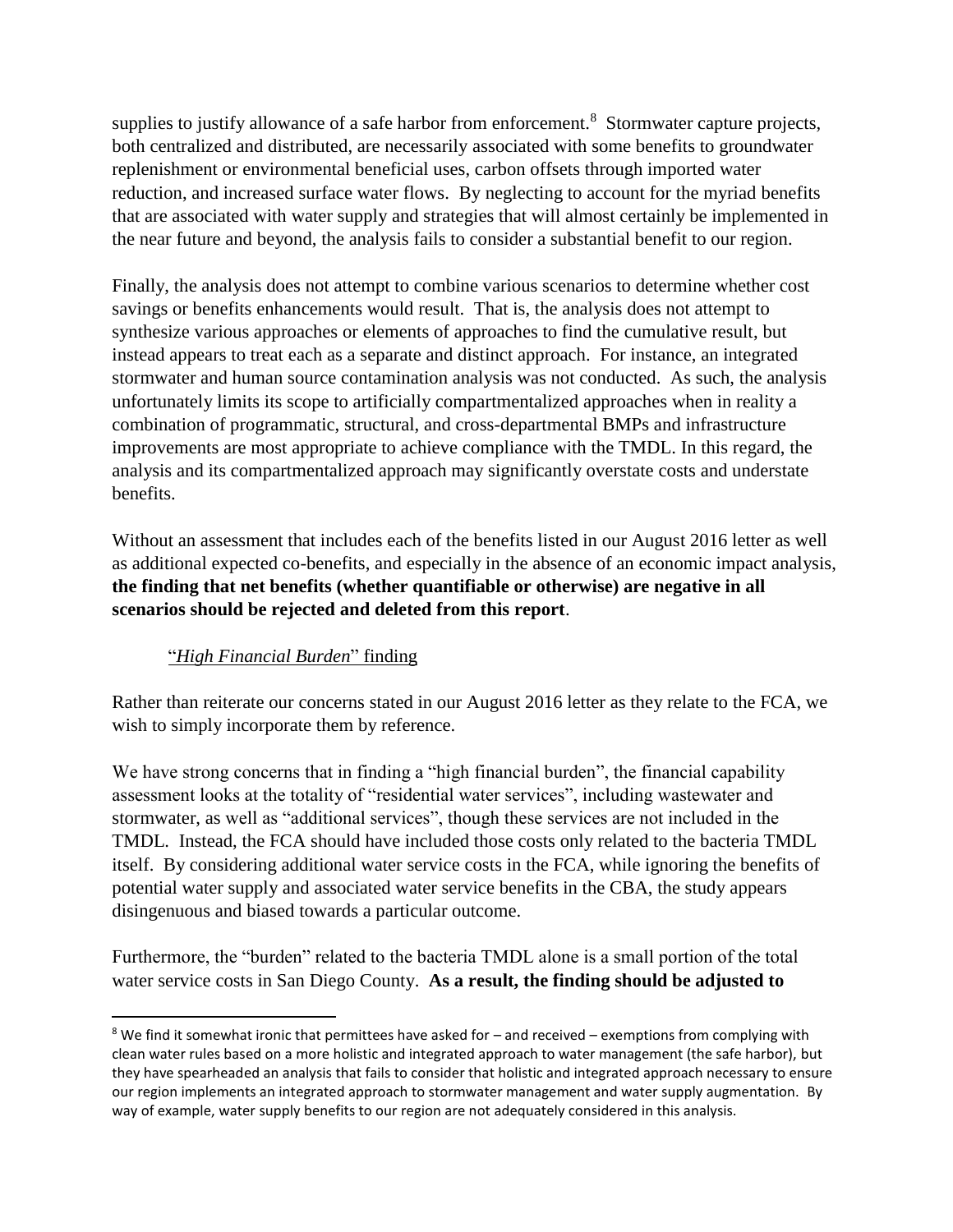## **indicate a "low burden" for the bacteria TMDL as the bacteria TMDL burden does not exceed 2% of median household income.**

## Human Source Target finding

Considering our comments on human source targeting above and the data gaps and uncertainty that exist in this analysis, we suggest amending the human source target finding. We reiterate that we believe human sources of bacteria are a considerable contributor to stormwater discharges leading to impairments, particularly those related to wastewater infrastructure, and these sources must be prioritized through regulations, including incorporating wastewater agencies into the TMDL. It appears that insufficient and speculative data, the lack of consideration of benefits in stormwater scenarios as referenced above for comparison's sake, and assumptions of 100% removal efficiencies would indicate that this conclusion is not supported.

#### Conclusion

Based on the inability of interested stakeholders to make a more in-depth assessment of the analysis in the limited time given, and considering the potential importance permittees are likely to place on this analysis in future requested amendments to existing regulations they continue to violate, our groups request a detailed, independent third-party review of this analysis from experts outside our region and unassociated with the permittees and approved by local NGOs. Further, as significant data gaps and uncertainties exist in this analysis and benefits remain unquantified, we request that findings be amended.

We strongly caution the permittees and the Regional Board against relying on this analysis to engage in amendments to well-established and conservative approaches to water quality improvement now that deadlines are looming and real expenditures are necessary.

We close by noting that several of the scenarios run afoul of the Clean Water Act and its regulations, and we will continue our longstanding work to ensure no backsliding or weakening of permit terms or regulations will occur and our waters are protected.

We look forward to working with the Regional Board and the regulated community toward development of a strong and consistent approach to addressing bacteria and other pollution in our region.

Sincerely,

M.O.M.M

Matt O'Malley Executive Director San Diego Coastkeeper